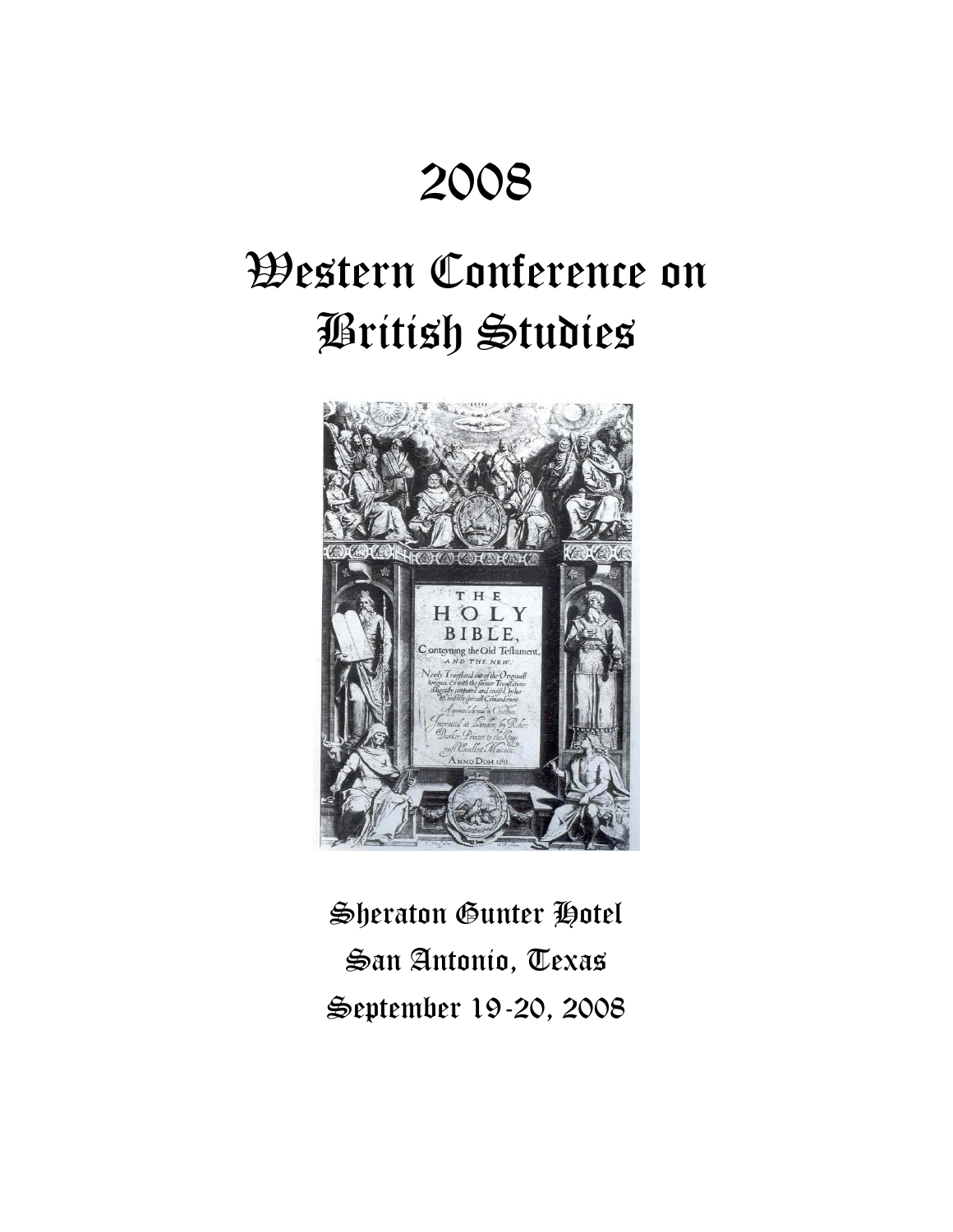Blank-Inside Front Cover

## **Replace with a blank sheet**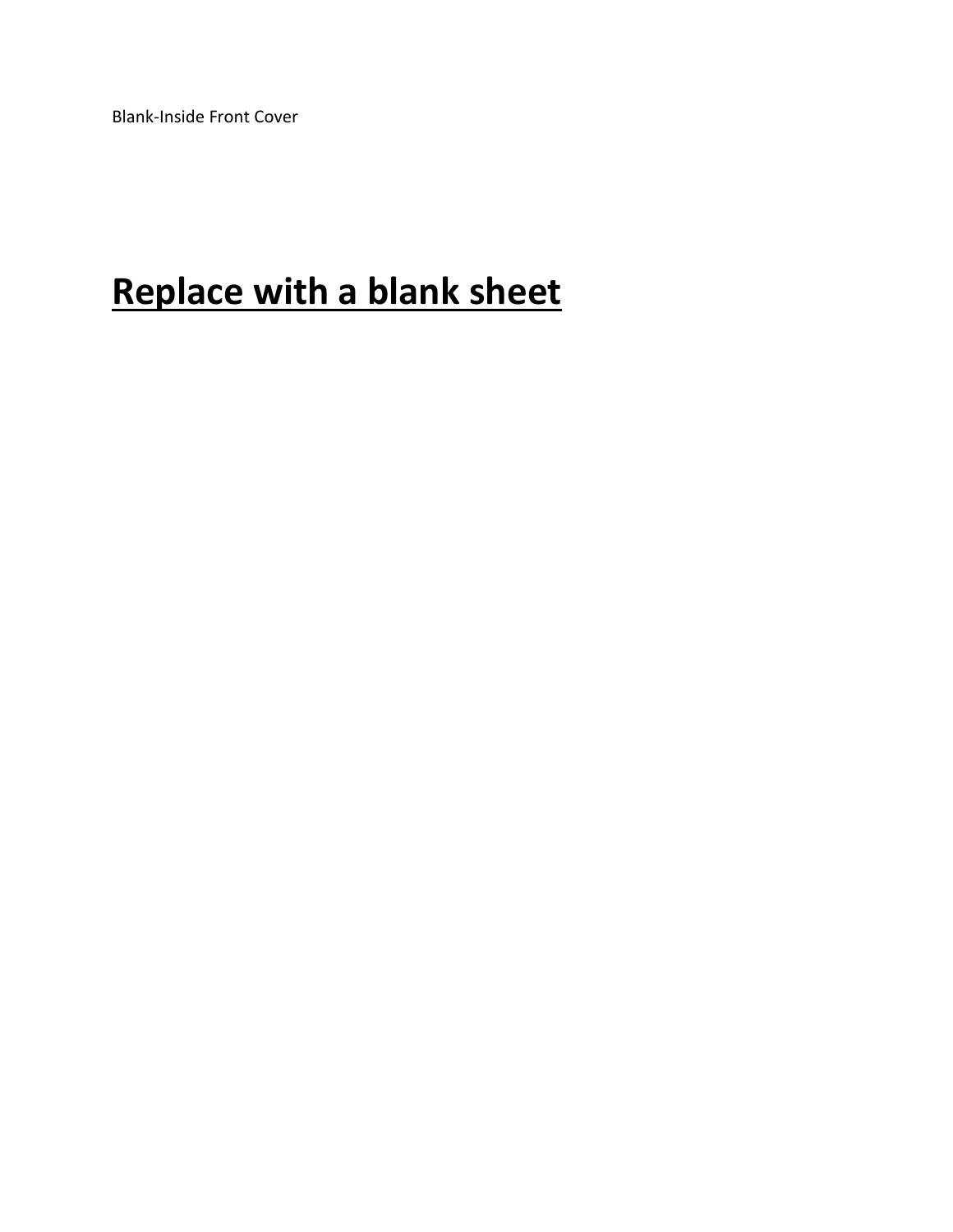|                           |             | <b>Frontier</b>                                                                            | Quadrangle                                         | <b>Robert E.</b><br>Lee                    | <b>Trail</b><br><b>Drivers</b>                       | <b>Alamo</b>                                              |  |
|---------------------------|-------------|--------------------------------------------------------------------------------------------|----------------------------------------------------|--------------------------------------------|------------------------------------------------------|-----------------------------------------------------------|--|
| <u>၃</u><br>Friday, Sept. | 8:00-8:45   |                                                                                            |                                                    |                                            |                                                      |                                                           |  |
|                           | 8:45-10:30  | 1<br>Aspects of<br>Society in Modern<br><b>British Novels</b>                              | 2<br><b>Britain &amp; Empire</b><br>in Asia        | 3<br>Church in Ref'm.<br>& Restoration     | 4<br><b>Cultural History</b>                         |                                                           |  |
|                           | 10:45-12:15 | 5<br>History, Corresp.,<br>Drama & Women<br>Writers                                        | 6<br>Remembering<br>Empire                         | 7<br>17C Society                           | 8<br>T.Roosevelt, the<br>USA, & Britain              |                                                           |  |
|                           | 12:15-1:45  | Lunch on your own                                                                          |                                                    |                                            |                                                      |                                                           |  |
|                           | 1:45-3:30   | 9<br>Legal Stories &<br><b>Gender Regimes</b>                                              | 10<br>High Society and<br>Edw. Politics            | 11<br>Politics,<br>Literature,<br>Monarchy | 12<br>Anti-Slavery and<br>Philanthropic<br>Campaigns | 13<br>Making and<br><b>Breaking Late</b><br>17-C. Publics |  |
|                           | 3:30-4:00   | <b>Snack</b>                                                                               |                                                    |                                            |                                                      |                                                           |  |
|                           | 4:00-5:15   | Plenary Session (Prof. Chris Waters)-Alamo Room                                            |                                                    |                                            |                                                      |                                                           |  |
|                           | 5:30-6:00   | <b>WCBS Business Meeting-Quadrangle Room</b>                                               |                                                    |                                            |                                                      |                                                           |  |
|                           | 6:00-7:30   | <b>Reception-Ludwig's</b><br>Co-hosted by the North American Conference on British Studies |                                                    |                                            |                                                      |                                                           |  |
|                           |             | Robert E.<br>Lee                                                                           | Quadrangle                                         | <b>Frontier</b>                            | <b>Trail</b><br><b>Drivers</b>                       |                                                           |  |
|                           | 9:00-10:45  | 14<br>Dickens: Vision<br>& Voices                                                          | 15<br>Nationalism &<br>Identity                    | 16<br>Stuart Affairs of<br>State           | 17<br>Contemporary<br>N.I. Politics                  |                                                           |  |
| Sept. 20<br>Saturday      | 11:00-12:45 | 18<br>Art, Politics, &<br>the Past                                                         | 19<br>Anglo-Irish<br>Issues &<br>Perspectives      | 20<br>Aristocracy,<br>Court, Monarchy      | 21<br>Women & WWII                                   |                                                           |  |
|                           | 1:00-2:30   | Lunch & Presidential Plenary Session-Ludwig's<br>(Prof. Marjorie Levine-Clark)             |                                                    |                                            |                                                      |                                                           |  |
|                           | 2:45-4:30   | 22<br>Dickens:<br>Language &<br>Construction                                               | 23<br>20C Popular<br><b>Culture &amp; Politics</b> | 24<br>Lovers & Liars                       | 25<br>Victorian Reform<br><b>Movements</b>           |                                                           |  |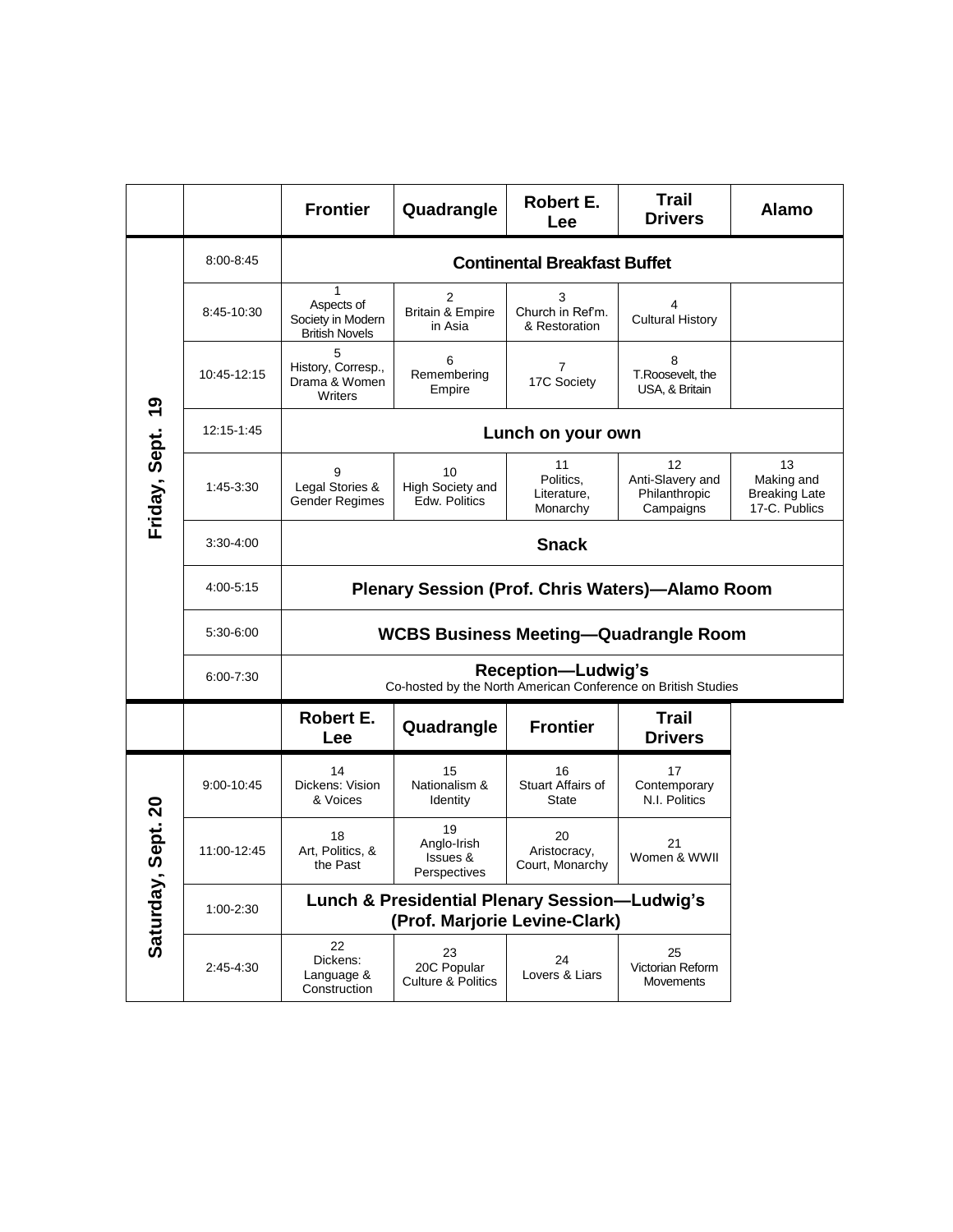

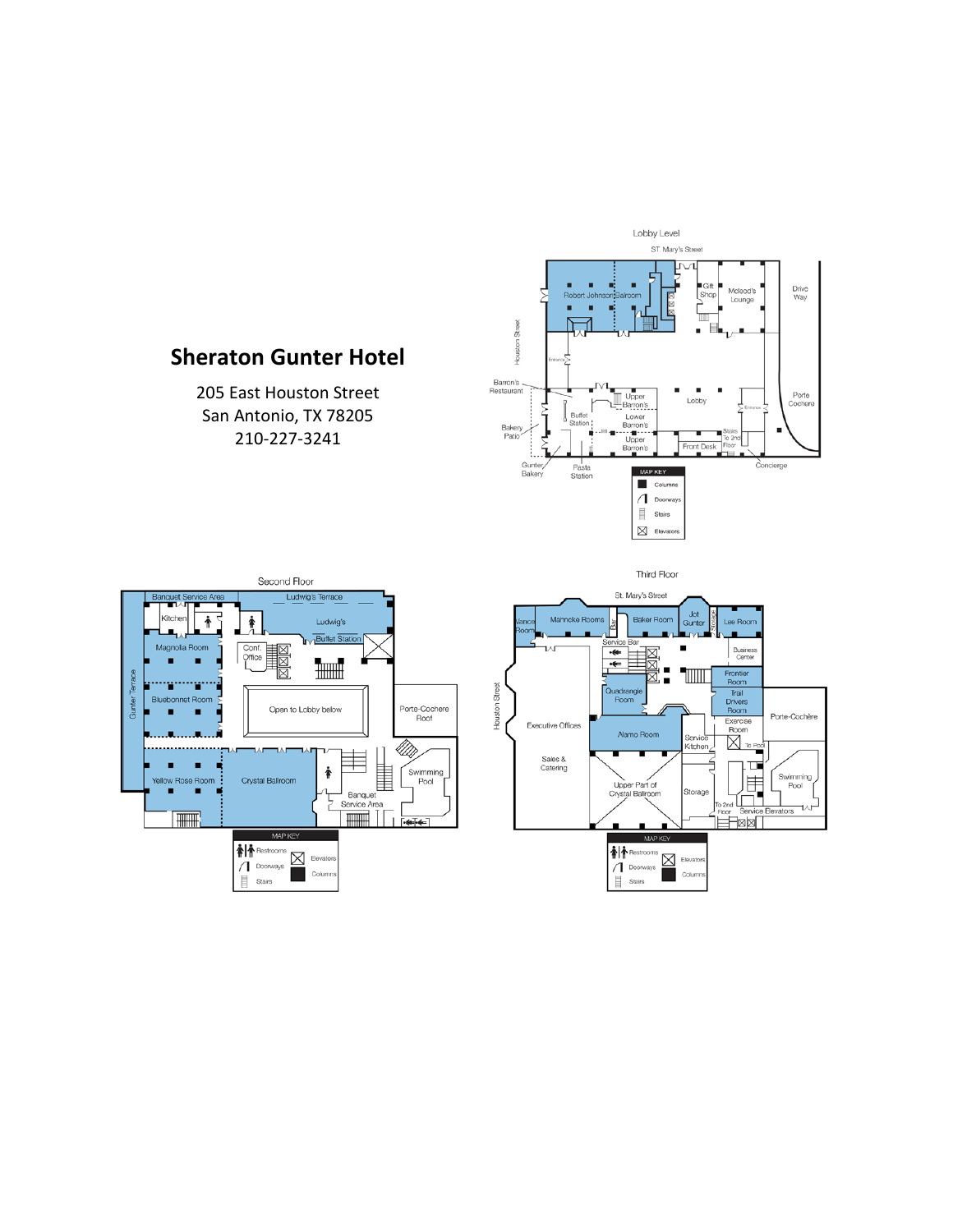## 2008 Western Conference on British Studies

## **FRIDAY, 8:30-10:15**

**1 Aspects of Society in Modern British Novels** (Frontier Room) Chair: Padraic C. Kennedy, York College of Pennsylvania Elizabeth H. Battles, Texas Wesleyan University "Writing/Fighting the Domestic: Virginia Woolf's *Mrs. Dalloway*" Arlene Diane Young, University of Manitoba "An Omnibus Suffices" Robert O'Kell, University of Manitoba "'The Family Romance': Politics, Power and Love in Disraeli's *Endymion"* Comment: Audience

#### **2 Britain and the End of Empire in Asia**

(Quadrangle Room)

Chair: Derek Blakeley, McNeese State University

Michelle Tusan, University of Nevada, Las Vegas

"Mapping the Near East: Britain and the Ottoman Empire in the late Nineteenth Century"

David P. Getman, Rice University

"'Quit Mesopotamia!': British Labour and the Enforcement of the Principle of Self-

Determination before the Second World War"

Brandon D. Marsh, University of Texas, Austin

"The End of Empire and Policy in Waziristan, 1936-48"

Andrew Muldoon, Metropolitan State College, Denver

"Passages from India: The Complications of Colonial Departure from South Asia"

Comment: Audience

#### **3 The Church in Reformation and Restoration**

(Robert E. Lee Room) Chair/comment: Rob Hermann, University of Louisiana, Lafayette Cheryl H. White, Louisiana State University, Shreveport "The Pathway to Schism: Historic markers of the Break with Rome found in Pre-Reformation England" Heather Thornton, Louisiana State University "Dangerous Divisions: A case study in diocesan conflict in Restoration England."

#### **4 Masculinity, Sanitation and Diet: Aspects of Cultural History**

(Trail Drivers Room) Chair/Comment: Jamie Bronstein, New Mexico State University Deborah Wiggins, Texas Tech University "Trouble on the Ground and in the Air: Feral Pigeons in London" Jodie A. Kreider, University of Denver "Constructions of Masculinity in Welsh Nationalist publications, 1880-1940" Simone C. De Santiago Ramos, University of North Texas "Diet, Standards of Living and Indicators of Social Class"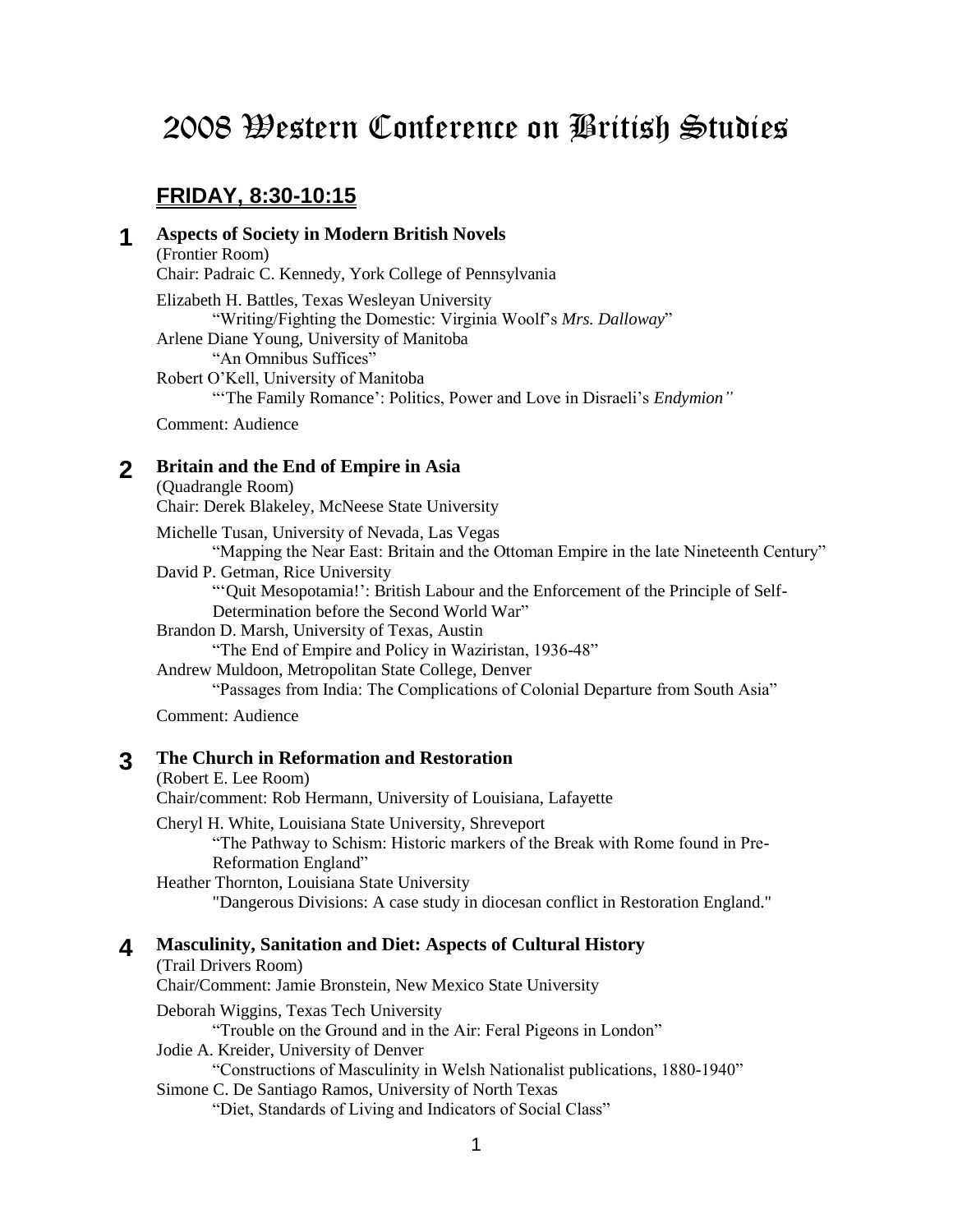## **FRIDAY, 10:45-12:15**

#### **5 History, Correspondence, and Drama: Writings by and about Women in Medieval and Early Modern Britain**

(Frontier Room) Chair: Padraic Kennedy, York College. Amy O'Neal, University of Houston "Anglo-Norman Chroniclers and Women's Participation in and Patronage of History" Holle Canatella, University of Houston "Matilda of Scotland and Her Male Correspondents" Clarissa Hinojosa, University of Houston "Justice Overdue: An Historically-Based Reinterpretation of Alice Overdo in Ben Jonson's *Bartholomew Fair*" Comment: Audience

#### **6 Remembering the Empire in Literature, Documentary and the Press** (Quadrangle Room)

Chair: Andrew Muldoon, Metropolitan State College

Anne Hardgrove, University of Texas, San Antonio

"Translating Love from a Time of Empire: Alexander Comfort's *Joy of Sex* and the Neo-Colonial Imagination"

Neil Fleming, Cardiff University

"Echoes of Britannia: Television Documentaries on Empire"

Jeffery R Patterson, University of Texas, Austin

"Colonial News Media in the Development of Imperial Identity"

Comment: Jeffrey Cox, University of Iowa

## **7 Aspects of 17th -Century Society**

(Robert E. Lee Room) Chair/Comment: Richard McJimsey, Colorado College Robin Hermann, University of Louisiana, Lafayette "Credit out of chaos: The Restoration monetary crisis and the London public" Jane C. Muratore, Mt. St. Mary's College "Redefining Family, Sex and Gender in  $17<sup>th</sup>$  Century England: Jane Leade's Visions" Rusty Bouseman, Oklahoma State University "A Man Ahead of His Time: James Harrington and Classical Republicanism in *The Commonwealth of Oceana*" **8 Theodore Roosevelt, America, & Britain in the early 20th Century** (Trail Drivers Room) Chair/Comment: Anthony Brundage, [California State Polytechnic University, Pomona](http://www.csupomona.edu/) J. Lee Thompson, Lamar University "'Govern or Go:' Theodore Roosevelt, Egypt and the British Empire" Catherine Forslund, Rockford College "Dear Springy: Edith and Theodore Roosevelt's British Connections" Rebecca Matzke, Ripon College

> "A Common Colonial Interest: Themes in British Propaganda to the United States during the Great War"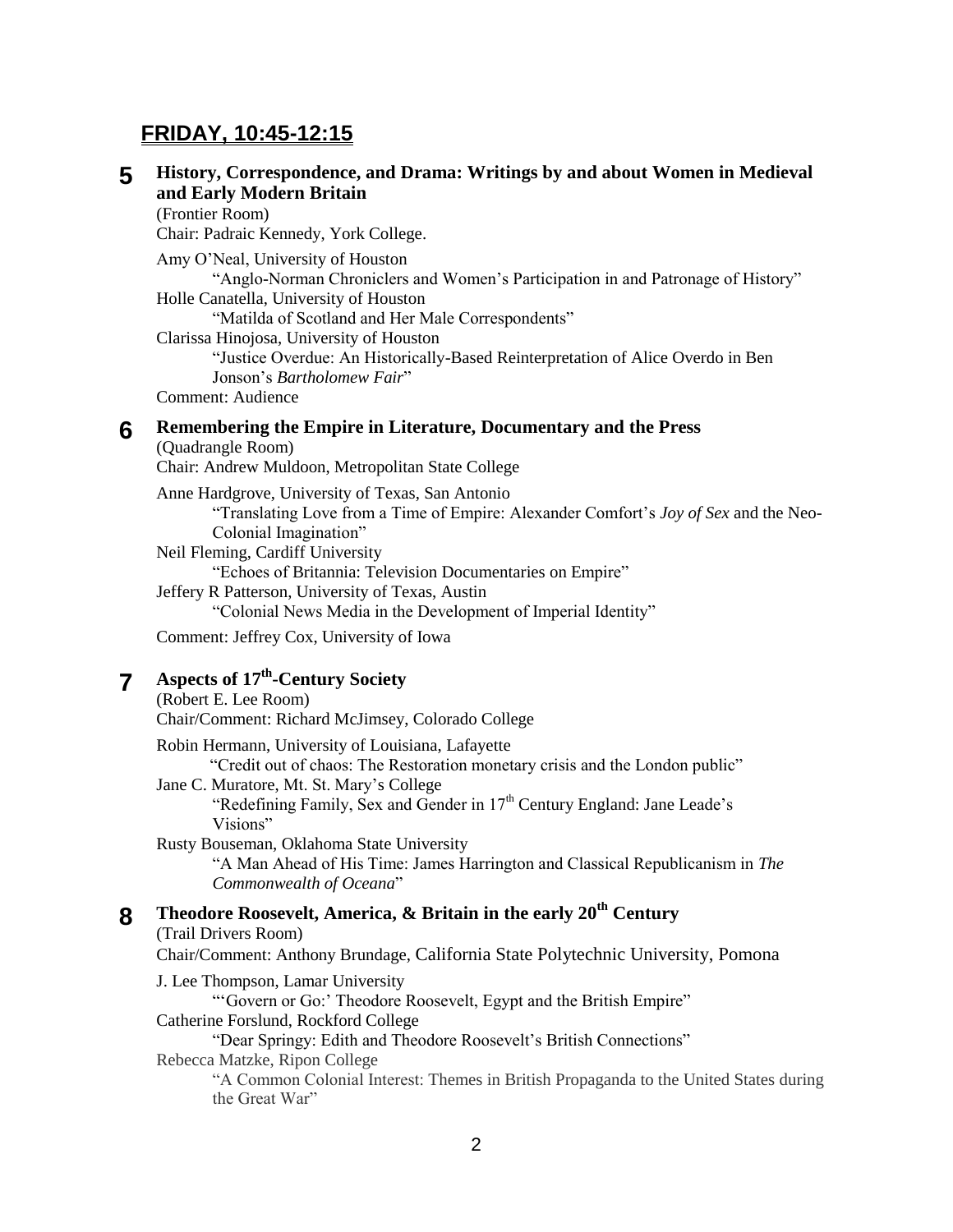## **FRIDAY, 1:30-3:15**

| 9  | Legal Stories and Gender Regimes in the 19 <sup>th</sup> C.<br>(Frontier Room)                                                                                                                                                                                                                                                                                          |  |  |  |  |  |  |
|----|-------------------------------------------------------------------------------------------------------------------------------------------------------------------------------------------------------------------------------------------------------------------------------------------------------------------------------------------------------------------------|--|--|--|--|--|--|
|    | Chair/Comment: Marjorie Levine-Clark, University of Colorado, Denver                                                                                                                                                                                                                                                                                                    |  |  |  |  |  |  |
|    | Lynn MacKay, Brandon University<br>"The Tellings of the Tale: the Red Barn Murder and the Codes of Gender"<br>Jessica Sheetz-Nguyen, University of Central Oklahoma<br>"Promise to Marry: Petitioner Revelations from the London Foundling Hospital, 1840-1890"<br>Susie L. Steinbach, Hamline University<br>"Breach of Promise of Marriage in Theatres and Courtrooms" |  |  |  |  |  |  |
| 10 | <b>High Society and Edwardian Politics</b><br>(Quadrangle Room)<br>Chair: Derek Blakeley, McNeese State University                                                                                                                                                                                                                                                      |  |  |  |  |  |  |
|    | W.C. Lubenow, Stockton College of New Jersey<br>"The Production, Reproduction and Communication of Trust: London's Clubs, 1850-1914"<br>R.J.Q. Adams, Texas A&M University<br>"The 'Adored Gazelle': Arthur Balfour, Friendship and Love"                                                                                                                               |  |  |  |  |  |  |
|    | Comment: Richard Cosgrove, University of Arizona                                                                                                                                                                                                                                                                                                                        |  |  |  |  |  |  |
| 11 | Politics, Literature and the Monarchy in 17 <sup>th</sup> C. England<br>(Robert E. Lee Room)<br>Chair/Comment: Greg Smith, University of Manitoba                                                                                                                                                                                                                       |  |  |  |  |  |  |
|    | Nathan Perry, University of California, Santa Barbara<br>A Ruined House of Chivalry: Ben Jonson, Samuel Daniel, and Jacobean Royal Policy<br>Kevin Lindberg, Texas A&M International University<br>"John Banks's The Unhappy Favourite and the Exclusion Crisis"<br>Robert McJimsey, Colorado College<br>"Honor and Virtue in the Formation of the Stuart Monarchy"     |  |  |  |  |  |  |
| 12 | <b>Trans-Atlantic Anti-Slavery and Philanthropic Campaigns</b><br>(Trail Drivers Room)<br>Chair: Michael Rutz, University of Wisconsin, Oshkosh                                                                                                                                                                                                                         |  |  |  |  |  |  |
|    | Wayne Ackerson, Salisbury State University<br>"Transatlantic Connections: The African Institution, British Antislavery, and Haiti, 1807-1827"<br>Beverly Tomek, University of Houston<br>"Transatlantic resettlement and the black quest for dignity and independence"                                                                                                  |  |  |  |  |  |  |

Allison Gough, Hawaii Pacific University

"'Overmuch Philanthropy is a Weariness of the Flesh.' The AMA and the Atlantic Campaign for American Freemen's Rights, 1865-1900"

Comment: Srividhya Swarminathan, Long Island University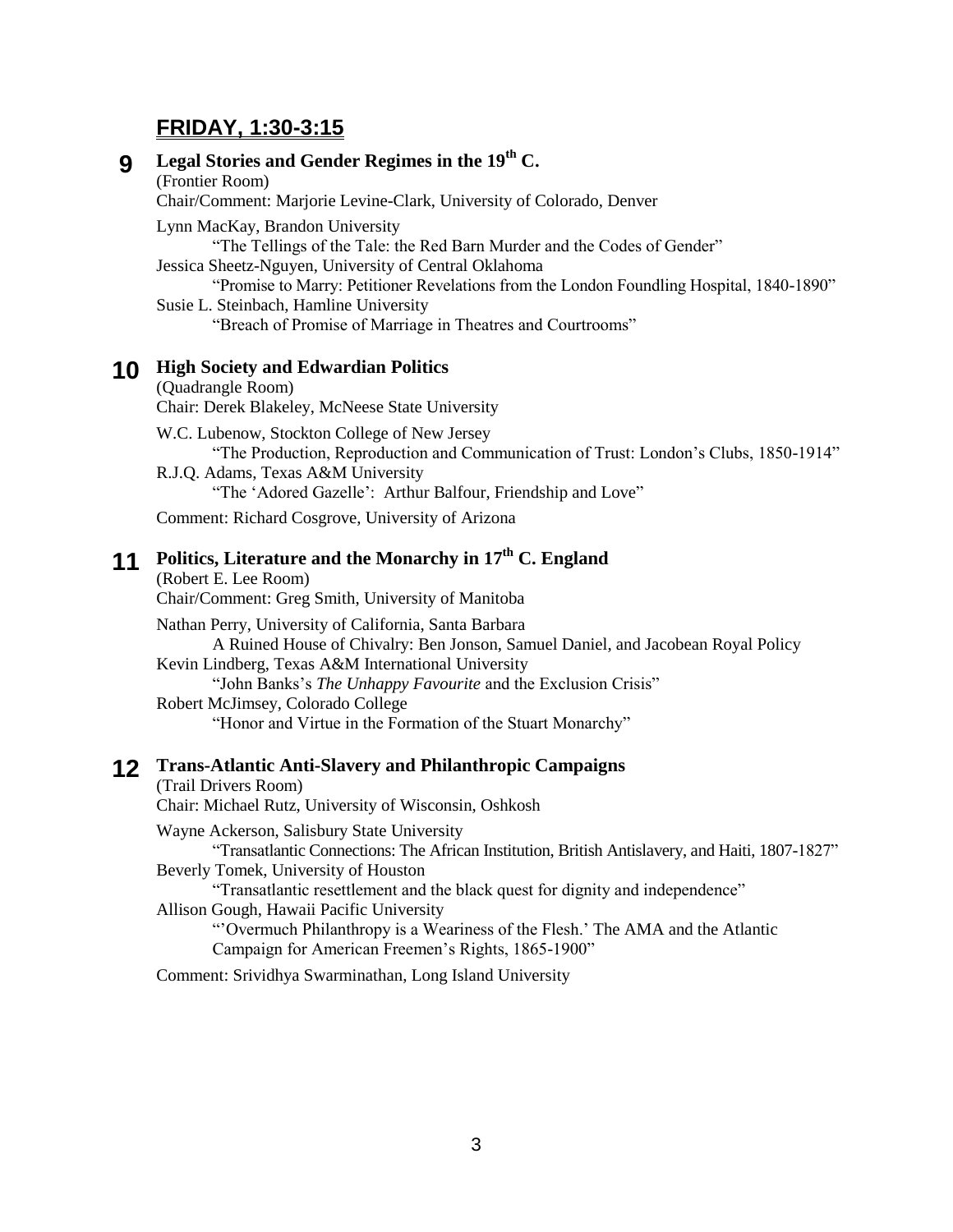## **13 Making and Breaking Late Seventeenth-century Publics**

(Alamo Room) Chair/Comment: Brian Cowan, McGill University Caroline Boswell, Brown University

"Opinions Made Public: Local Grievances in National Discourse in Interregnum England" Marjon Ames, University of Mississippi

"Suffering Quakers: The Making and Unmaking of an Interregnum Public" Sarah Waurechen, University of Alberta

"Circulation, Participation and Manipulation, Scotland's English Public"

## **FRIDAY, 4:00-5:15**

### **Plenary Address**

(Alamo Room)

"Thinking about the Self between the Wars: Cyril Scott, Lord Alfred Douglas and the Perils of Excessive Introspection."

Prof. Chris Waters, Hans W. Gatzke '38 Professor of Modern European History, Williams College

## **FRIDAY, 5:30**

**WCBS Business Meeting** (Quadrangle Room)

## **FRIDAY, 6:00-7:30**

**Reception**  $(Ludwig's, 2<sup>nd</sup> Floor)$ Co-hosted by the North American Conference on British Studies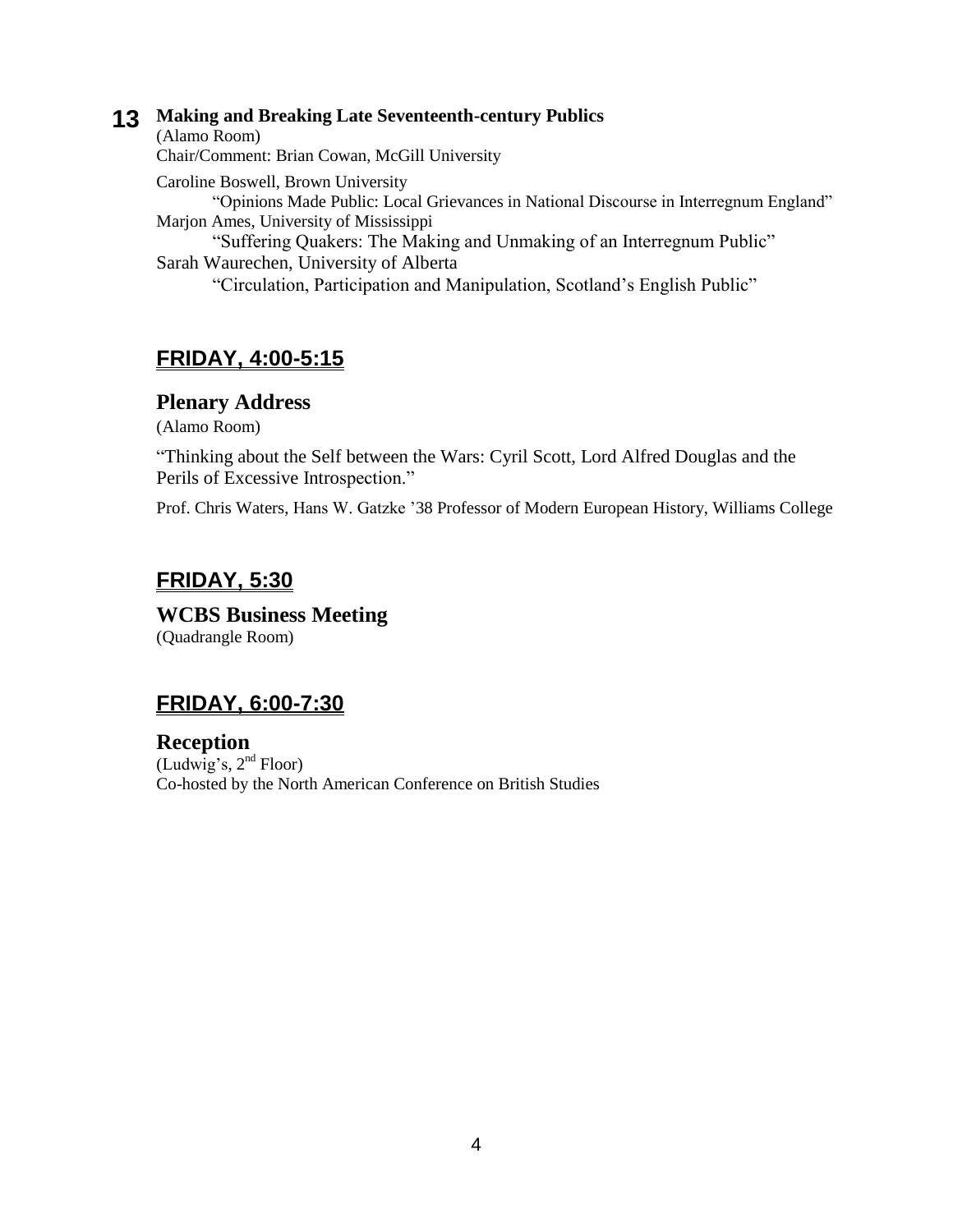## **SATURDAY, 9:00-10:45**

| 14 | <b>Vision and Voices in Charles Dickens</b><br>(Robert E. Lee Room)<br>Chair/Comment: Elizabeth Battles, Texas Wesleyan University                                                                                                                                                                                                                                                                                             |  |  |  |  |  |
|----|--------------------------------------------------------------------------------------------------------------------------------------------------------------------------------------------------------------------------------------------------------------------------------------------------------------------------------------------------------------------------------------------------------------------------------|--|--|--|--|--|
|    | Stacey Kikendall, University of New Mexico<br>"The Power of Vision in Charles Dickens's Dombey and Son"<br>Melanie Demmer, University of New Mexico<br>"He might know what my face meant:' Flâneurie, Ennui, Gender, Crime and Detection in<br>Charles Dickens's Bleak House and Our Mutual Friend"<br>Katherine Alexander, University of New Mexico<br>"The Baptismal Party in Our Mutual Friend A New Perspective: 'Mirrored |  |  |  |  |  |
| 15 | Heteroglossia"<br><b>Nationalism and Identity in Modern Britain and Ireland</b><br>(Quadrangle Room)<br>Chair: Jennifer Purcell, St. Michael's College                                                                                                                                                                                                                                                                         |  |  |  |  |  |
|    | Mary Sanderson, Vanderbilt University<br>"Catholic Loyalism and British National Identity in the Wake of the French Revolution"<br>Keelin Burke, University of Notre Dame                                                                                                                                                                                                                                                      |  |  |  |  |  |

"Ulster Day and the Shaping of a Northern Irish National Identity, 1911-1914"

David Hudson, Texas A&M University

"Irish National Identity and Self Definition"

Comment: Thomas Kennedy, University of Arkansas

### **16 Stuart Affairs of State: Political and Religious Intersections in 17th C. Britain.** (Frontier Room)

Chair: Sharon Arnoult, Midwestern State University

Martin Powers, University of Texas, Austin

"English Public Opinion and Foreign Affairs, 1637-43"

Jenn Ripley, University of Texas, Austin

"The Hungry Parliaments of the Interregnum: Fast Sermons to the Rump, 1649-53"

Mikki Brock, University of Texas, Austin

"At the Crossroads of Politics, Law and Faith: The Role of the Parish Vicar in Stuart England"

Comment: William B. Robison, Southeast Louisiana University

#### **17 Contemporary Politics in Northern Ireland**

(Trail Drivers Room)

Chair/Comment: Stephen Duffy, Texas A&M International University

Ashley Wallace, Angelo State University

"The Clinton Administration's Role in the Northern Ireland Peace Process: A Northern Irish view"

Shirley M. Eoff, Angelo State University

"The Northern Ireland Women's Coalition: Altering the Culture of Politics in N. Ireland?"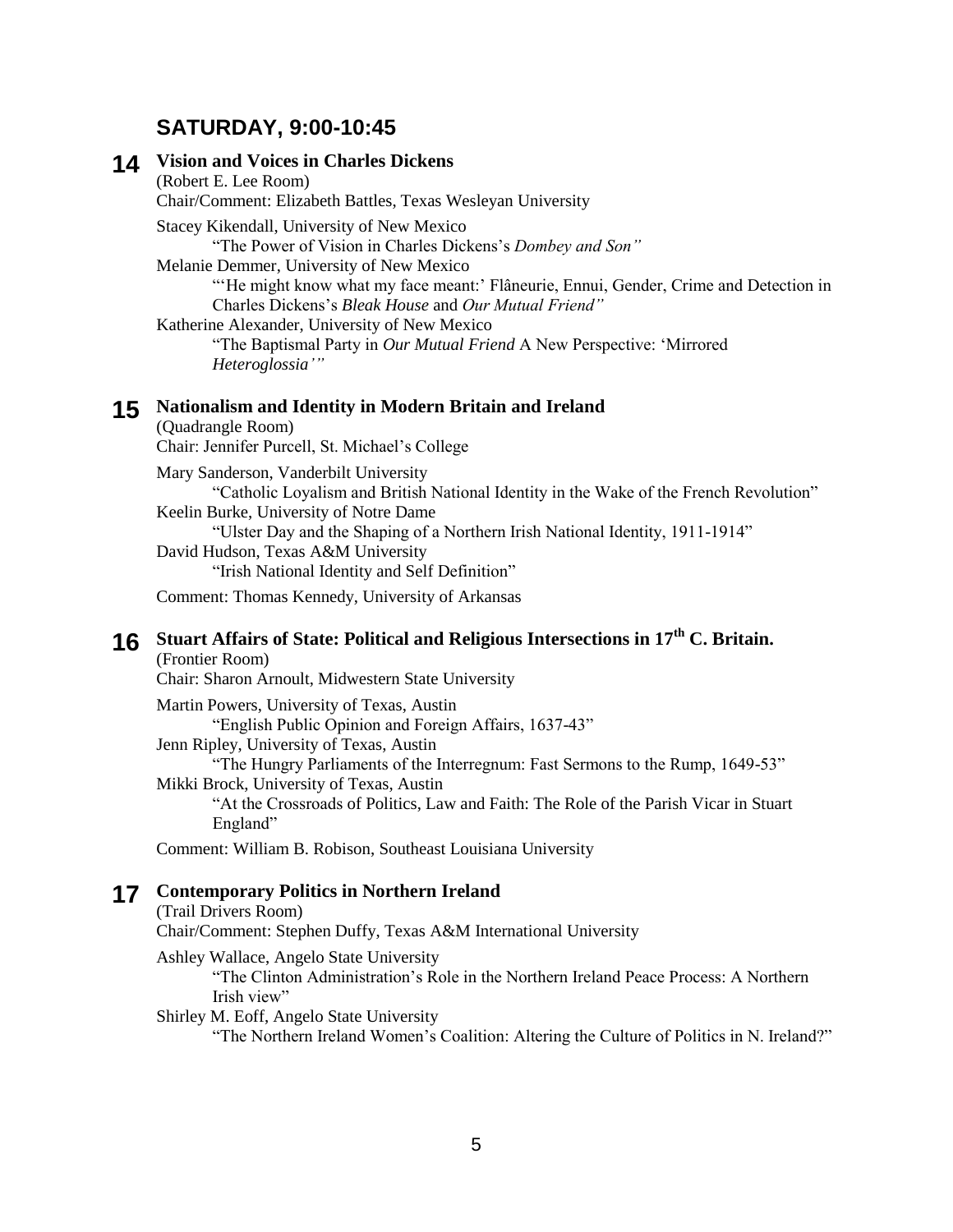## **SATURDAY, 11:00-12:45**

### **18 Art, Politics and the Past**

(Robert E. Lee Room) Chair/Comment: Steven Kellman, University of Texas, San Antonio Derek N. Boetcher, University of North Texas

"Defending Daniel Maclise: The Politics of Art criticism in The Art-Union's Review of John Ruskin's First Volume of Modern Painters"

Thomas Prasch, Washburn University

"The Future is the Past: Time and Historical Process in William Morris's *A Dream of John Ball* and *News from Nowhere*"

Lucy Curzon, University of Alabama "Nostalgic modernism: Gillian Wearing and the Turner Prize"

#### **19 Anglo-Irish Issues and Perspectives**

(Quadrangle Room)

Chair/Comment: Margaret Connell-Szasz, University of New Mexico

Thomas Kennedy, University of Arkansas

"Traitors Within the Unionist Camp: Ulster 's Opposition to an Irish Settlement During World War I"

Caleb Richardson, University of New Mexico

"The Anglo-Irish Writer as Double Agent: Elizabeth Bowen and the Emergency"

Robert Cole, Utah State University

"Propaganda and Irish-American Opposition to Anglo-American Alliance in the Second World War."

#### **20 Honor, Legacy, and Power in the Early Modern Aristocracy, Court and Monarchy** (Frontier Room)

Chair/comment: Elizabeth Cawthorn, University of Texas, Arlington

Vanessa Wilkie, University of California, Riverside

"The Life Behind the Tomb: The Funeral Monument of the Dowager Countess of Derby" Tara S. Wood, Arizona State University

"Politics and Religion in the Dedications to Elizabeth I"

Mary Partridge, University of Birmingham

"Commemorating the Courtier"

#### **21 Women and the Home Front in Britain during the First and Second World Wars**

(Trail Drivers Room)

Chair: Marjorie Levine-Clark, University of Colorado, Denver

Sandra Dawson, University of California, Santa Barbara

"Conscripted and Constrained: Entertaining Single Women in Wartime Hostels, 1941-45" Jennifer Purcell, St. Michael's College

"Heroism or Purgatory?: Housewives and the War Effort in the Second World War"

Mark J. Crowley, Centre for Contemporary British History & The British Postal Museum and Archive

"Women and the Post Office's Response to Aerial Bombardment in the Second World War"

Comment: Susie L. Steinbach, Hamline University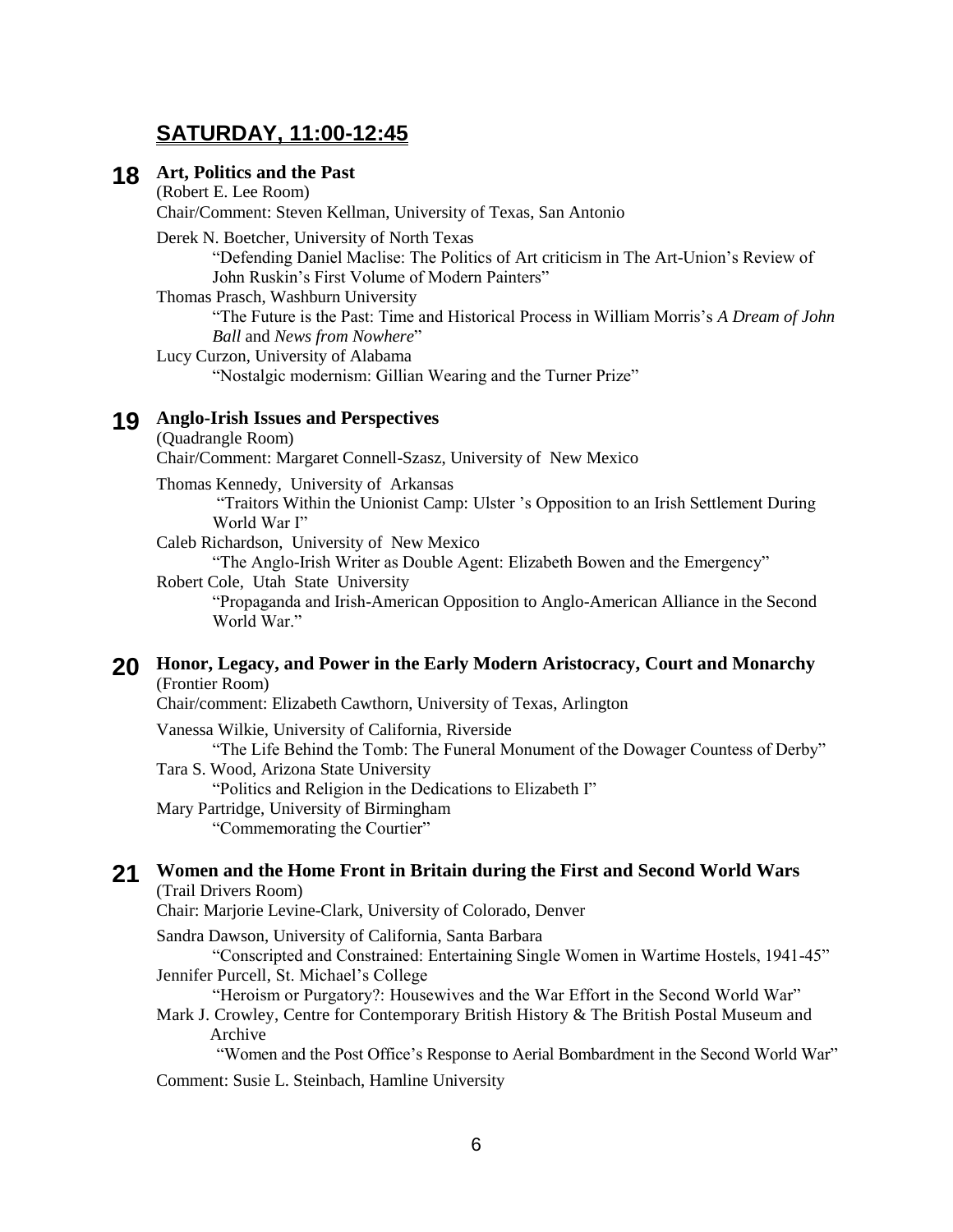## **SATURDAY, 1:00-2:30**

#### **Lunch & Presidential Address**

(Ludwig's,  $2<sup>nd</sup>$  Floor)

"The Politics of Preference: Breadwinners, Ex-Servicemen, and Unemployment Relief in Post-World War I England."

Prof. Marjorie Levine-Clark, University of Colorado, Denver

## **SATURDAY, 2:45-4:30**

**22 Language and the Construction of the Subject in Charles Dickens** (Robert E. Lee Room) Chair/Comment: Cheryl Ware, McNeese State University Lindsey Ives, University of New Mexico "Captivating Conversations: Imprisonment and Hum- Ha! Agency in *Little Dorrit"* Carolyn Kuchera, University of New Mexico "Through Dread & Beyond in *Great Expectations*"

**23 Popular Culture and Popular Politics in 20 C. Britain** (Quadrangle Room) Chair/Comment: Derek Blakeley, McNeese State University Stephen M. Duffy, Texas A&M International University "The Iron Lady and the Anti-Christ: Margaret Thatcher and the Sex Pistols as Voices of Discontent, 1975-1982" Allison Abra, University of Michigan "The Dance Evil? Popular Dance and the Quest for Respectability in Interwar Britain" Brett Bebber, University of Arizona "The Football Front: Sport and Neo-Fascism in Britain in the 1970s."

#### **24 Lovers and Liars: Friendship, Love, and Reputation in Seventeenth-Century England** (Frontier Room)

Chair/Comment: James Rosenheim, Texas A&M University

Kenneth Campbell, Monmouth University

"Henry VIII in the Reign of James I"

Matthew L. O'Brien, Rutgers University

"'Your Most Assured Loveing Frend:' The Bonds of Friendship among Jacobean Men and Women"

Amy Tims, Rutgers University

"'Mistris Brazen-face': The Connubial Relationship of Elizabeth and Oliver Cromwell"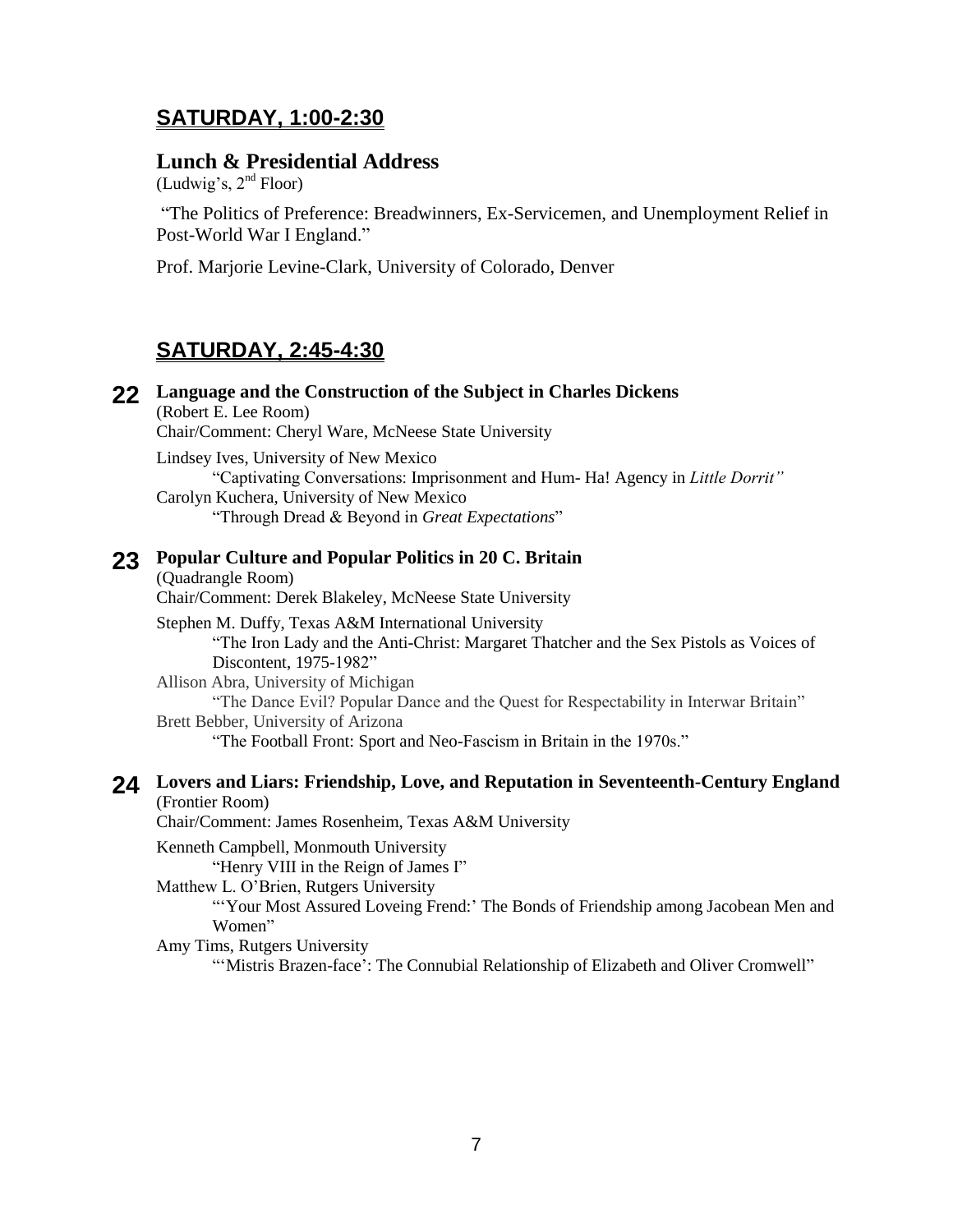## **25 Victorian Reform Movements**

(Trail Drivers Room) Chair/Comment: Richard Follett, Covenant College

David S. Karr, Columbia College "'One of the Aboriginal Reformers': Maurice Margarot and Traveling Dissent" Michael Rutz, University of Wisconsin, Oshkosh "The London Missionary Society and the Union of South Africa" Michael Weaver, University of Texas, Pan-American "The Formation of the Birmingham Police Force"

**NOTES**